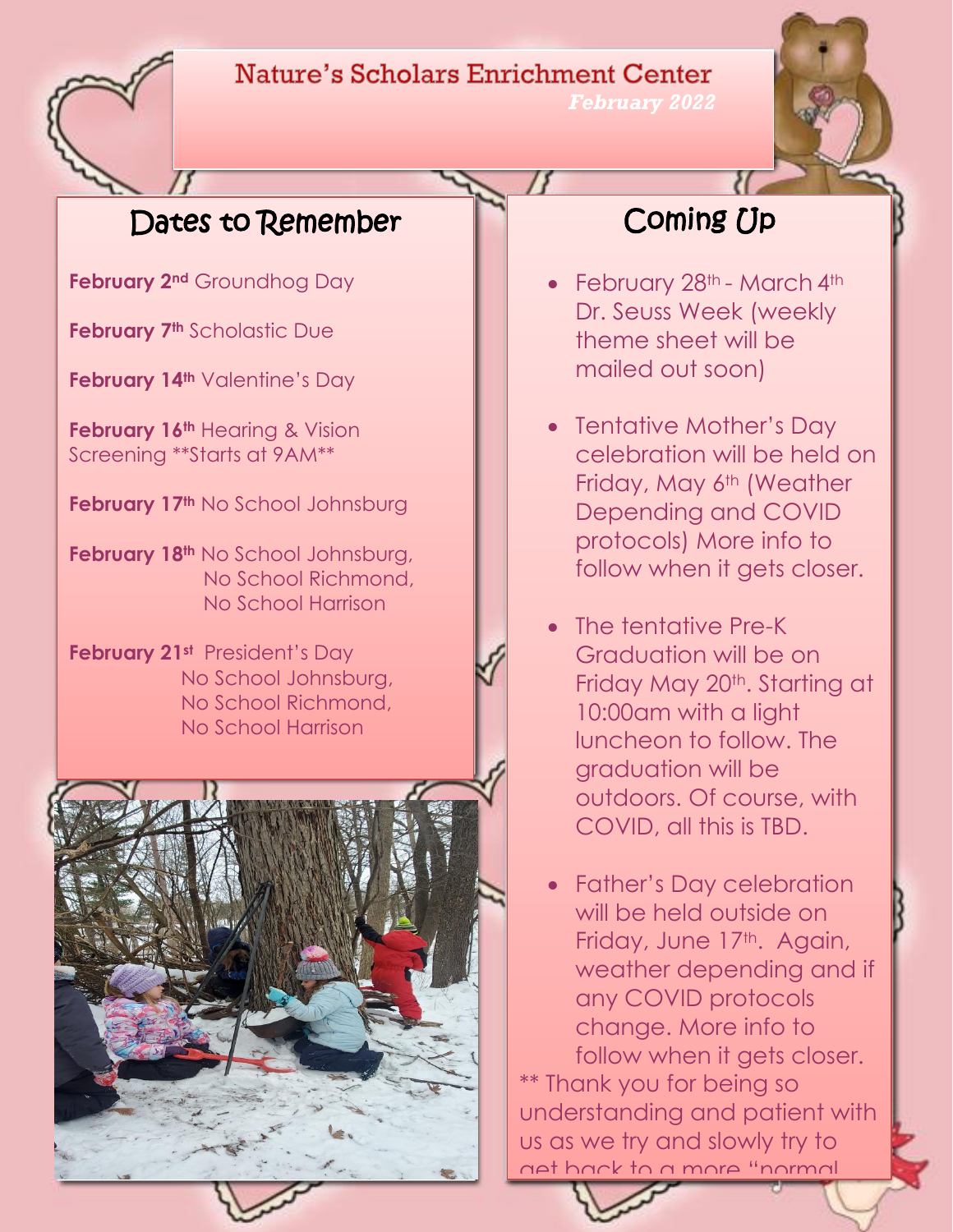## Summer is approaching

**Please make sure that you have completed the summer form that was sent out and return it to the front office by March 1st . We realize some parents may have the summer off and work schedules may change. It is very important that we plan for any changes that may occur. If your child will be disenrolling, we need an ending date noted. All students that plan on returning for the school year in the fall must pay the registration fee to hold their spot and list the expected return date. If different days are needed then currently enrolled for, you may request them, but any final changes must be approved by Ms. Mary. Thank you for your cooperation.**



#### Nature's Scholars Closings

**Monday, May 30th "Memorial Day"**

**Monday July 4 th "Independence Day"**

**Friday, August 19th "Staff-in-Service"**

**Monday, September 5 th "Labor Day"**

**Thursday, November 24 th "Thanksgiving"**

**Friday, November 25 th "Thanksgiving Holiday"**

**Friday, December 23rd, "Christmas Holiday"**

**Monday December 26 th , "Christmas Holiday"**

**Friday, December 30th, "New Year's Holiday"**

**Monday, January 2nd, "New Year's Holiday"**

**The days listed above are the days that Nature's Scholars Enrichment Center will be closed. Full tuition payment is expected for the weeks containing these holidays or days off. This policy applies whether your child attends full or part time. This policy is in place because we give our teachers the benefit of paid holidays and shouldn't be penalized due to celebrations or acts of nature. Please see page 11 of the Parent Handbook for further information.**

### Hearing & vision testing information

**The McHenry County Department of Health will be coming to our center to give out hearing and vision screenings.** 

**If your child attends any other PreK held through a school district they will not be receiving this.** 

**This also will NOT qualify for a Kindergarten exam for kids that will be going into kindergarten next year.** 

**We will be sending home a form for you to fill out if you are interested in your child participating in the exam.**

**ROODS** There is no charge for this screening!

**Please make sure that your child still has all their outside gear daily. Gloves may need to go home for drying daily, as they do not dry well just sitting on top of the cubbies.** 

**Tadpoles class needs to have their outdoor gear as well.**